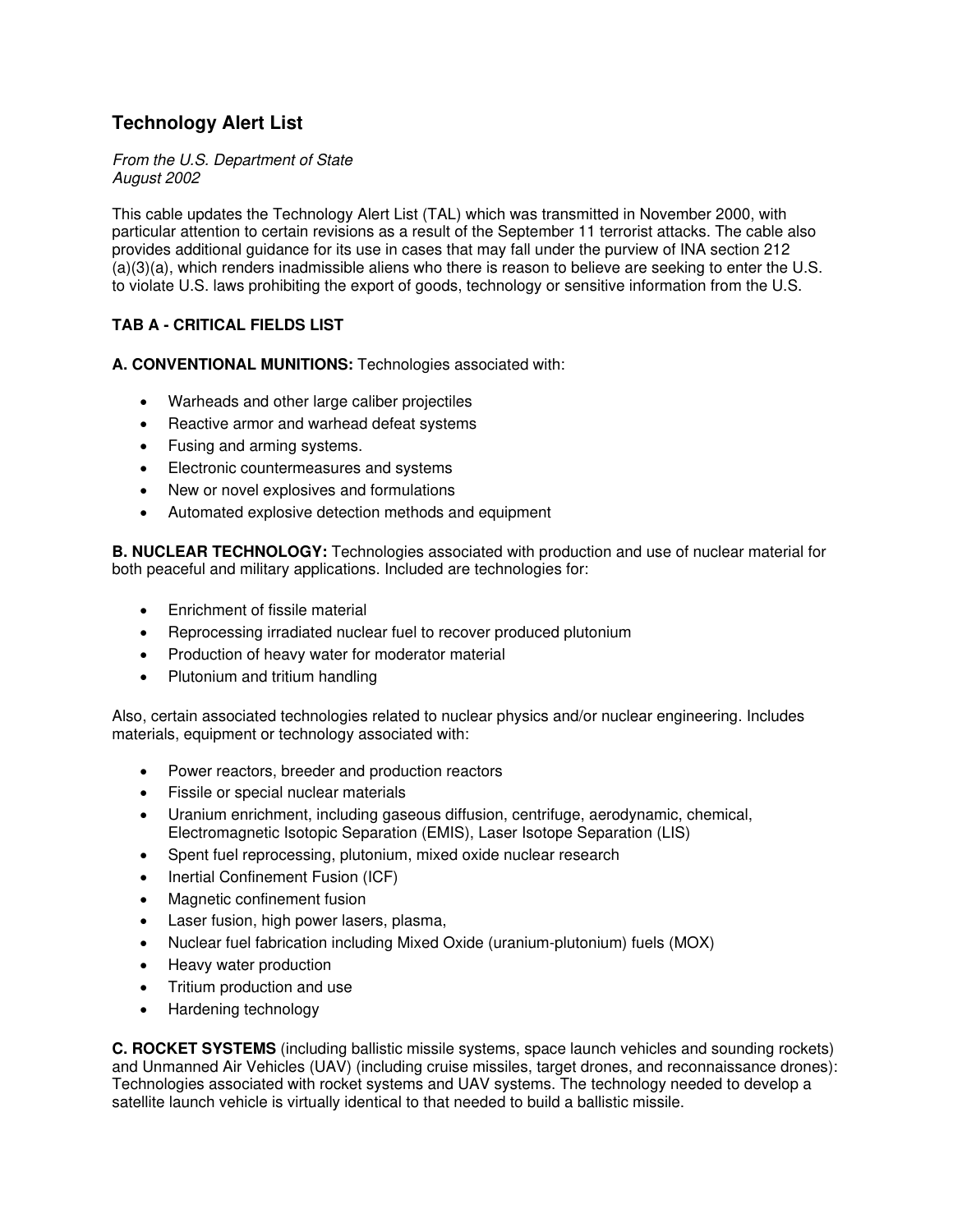**D. ROCKET SYSTEM AND UNMANNED AIR VEHICLE (UAV) SUBSYSTEMS:** Propulsion technologies include solid rocket motor stages, and liquid propellant engines. Other critical subsystems include re-entry vehicles, guidance sets, thrust vector controls and warhead safing, arming and fusing. Many of these technologies are dual-use. Technologies include:

- Liquid and solid rocket propulsion systems
- Missile propulsion and systems integration
- Individual rocket stages or staging/separation mechanism
- Aerospace thermal (such as superalloys) and high-performance structures
- Propulsion systems test facilities

## **E. NAVIGATION, AVIONICS AND FLIGHT CONTROL USEABLE IN ROCKET SYSTEMS AND**

**UNMANNED AIR VEHICLES (UAV):** These capabilities directly determine the delivery accuracy and lethality of both unguided and guided weapons. The long- term costs to design, build and apply these technologies have been a limiting proliferation factor. Technologies include those associated with:

- Internal navigation systems
- Tracking and terminal homing devices
- Accelerometers and gyroscopes
- Rocket and UAV and flight control systems.
- Global Positioning System (GPS)

**F. CHEMICAL, BIOTECHNOLOGY AND BIOMEDICAL ENGINEERING:** The technology used to produce chemical and biological weapons is inherently dual-use. The same technologies that could be applied to develop and produce chemical and biological weapons are used widely by civilian research laboratories and industry; these technologies are relatively common in many countries. Advanced biotechnology has the potential to support biological weapons research. In the biological area, look for interest in technologies associated with:

- Aerobiology (study of microorganisms found in the air or in aerosol form)
- **Biochemistry**
- Pharmacology
- Immunology
- **Virology**
- Bacteriology
- Mycology
- Microbiology
- Growth and culturing of microorganisms
- Pathology (study of diseases)
- Toxicology
- Study of toxins
- Virulence factors
- Genetic engineering, recombinant DNA technology
- Identification of nucleic acid sequences associated with pathogenecity
- Freeze-drying (lyophilization)
- Fermentation technology
- Cross-filtration equipment
- High "DOP-rated filters" (e.g., HEPA filters, ULPA filters)
- Microencapsulation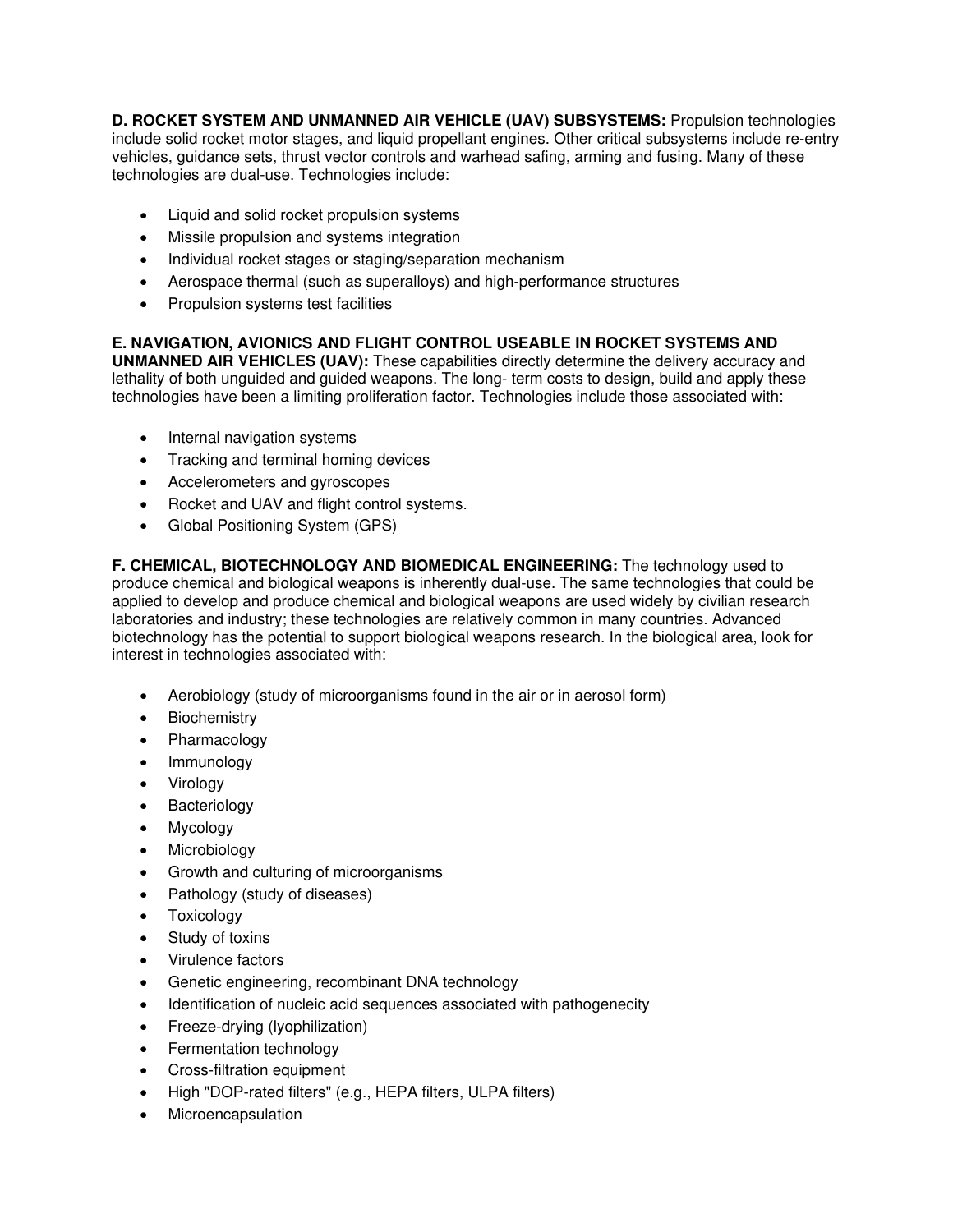- Aerosol sprayers and technology, aerosol and aerosolization technology
- Spray or drum drying technology
- Milling equipment or technology intended for the production of micron-sized particles
- Technology for eliminating electrostatic charges of small particles
- Flight training
- Crop-dusting, aerosol dissemination
- Unmanned aerial vehicle (UAV) technology
- Fuses, detonators, and other munitions technology
- Submunitions technology
- Computer modeling of dissemination or contagion
- Chemical absorption (nuclear-biological-chemical (NBC) protection)

In the chemical area, look for:

- Organo-phosphate chemistry
- Neurochemistry
- Chemical engineering
- Chemical separation technology
- Pesticide production technology
- Pharmaceutical production technology
- Chemical separation technology
- Toxicology
- Pharmacology
- Neurology
- Immunology
- Detection of toxic chemical aerosols
- Chemical absorption (Nuclear-Biological-Chemical (NBC) protection)
- Production of glass-lined steel reactors/vessels, pipes, flanges, and other equipment
- Aerosol sprayers and technology
- Flight training
- Crop-dusting, aerosol dissemination
- Unmanned Aerial Vehicle (UAV) technology
- Fuses, detonators, and other munitions technology
- Submunitions technology
- Computer modeling of dissemination

**G. REMOTE SENSING, IMAGING AND RECONNAISSANCE:** Satellite and aircraft remote sensing technologies are inherently dual-use; increasingly sophisticated technologies can be used for civilian imagery projects or for military and intelligence reconnaissance activities. Drones and remotely piloted vehicles also augment satellite capabilities. Key-word associated technologies are:

- Remote sensing satellites
- High resolution multi-spectral, electro-optical and radar data/imagery
- Imagery instruments, cameras, optics, and synthetic aperture radar systems
- Ground receiving stations and data/image processing systems
- **Photogrammetry**
- Imagery data and information products
- Piloted aircraft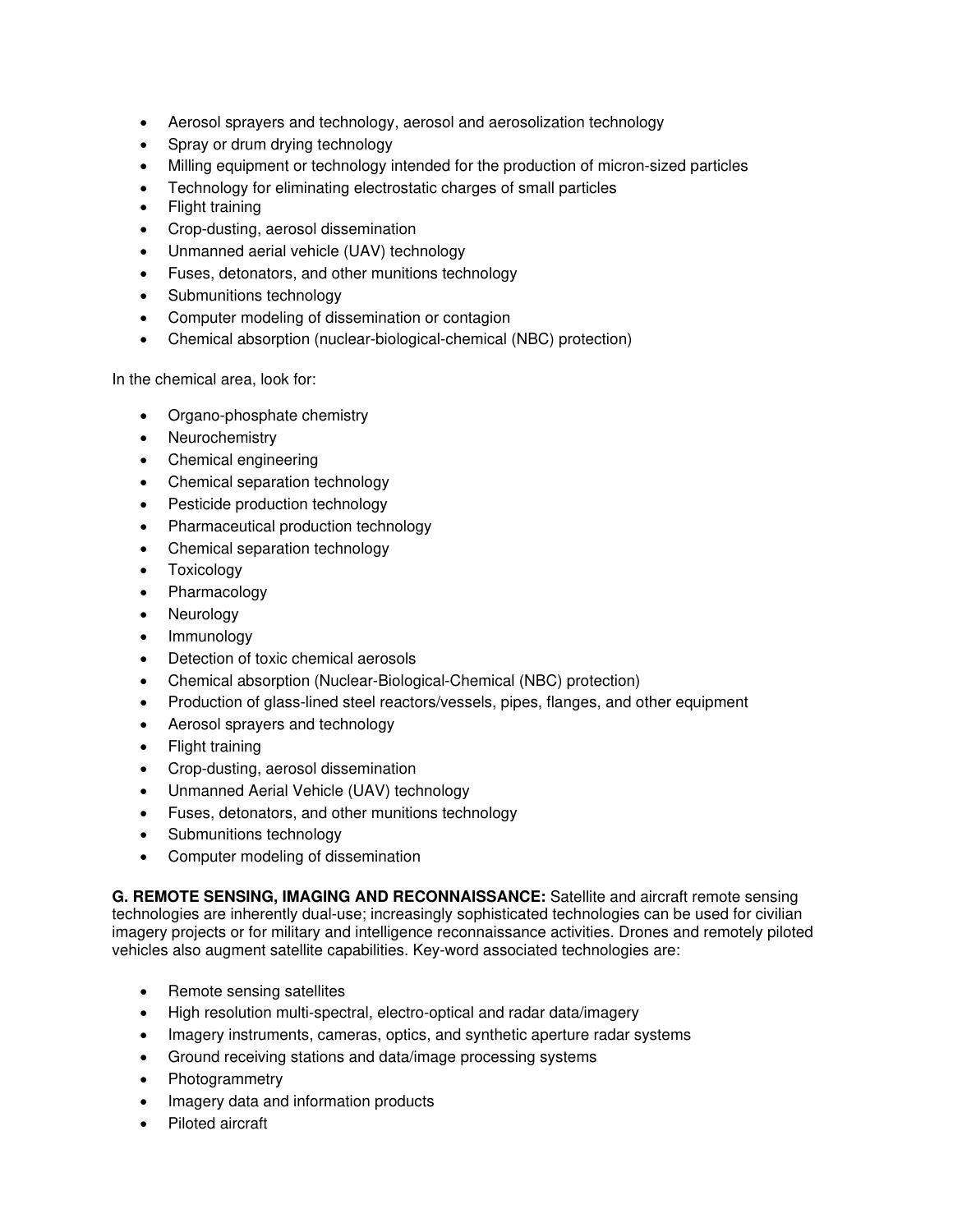- Unmanned Air Vehicles (UAV)
- Remotely-piloted vehicles; and drones

**H. ADVANCED COMPUTER/MICROELECTRONIC TECHNOLOGY:** Advanced computers and software play a useful (but not necessarily critical) role in the development and deployment of missiles and missile systems, and in the development and production of nuclear weapons. Advanced computer capabilities are also used in over-the-horizon targeting, airborne early warning targeting, Electronic Countermeasures (ECM) processors. These technologies are associated with:

- Supercomputing, hybrid computing
- Speech processing/recognition systems
- Neural networks
- Data fusion
- Quantum wells, resonant tunneling
- Superconductivity
- Advance optoelectronics
- Acoustic wave devices,
- Superconducting electron devices
- Flash discharge type x-ray systems
- Frequency synthesizers
- Microcomputer compensated crystal oscillators

**I. MATERIALS TECHNOLOGY:** The metallic, ceramic and composite materials are primarily related to structural functions in aircraft, spacecraft, missiles, undersea vehicles, and propulsion devices. Polymers provide seals and sealants for containment of identified fluids and lubricants for various vehicles and devices. High density graphite is used in missile nosetips, jet vanes and nozzle throats. Selected specialty materials (i.e., stealth and the performance of these materials) provide critical capabilities that exploit electromagnetic absorption, magnetic, or superconductivity characteristics. These technologies are associated with:

- Advanced metals and alloys
- Non-composite ceramic materials
- Ceramic, cermet, organic and carbon materials
- Polymeric materials
- Synthetics fluids
- Hot isostatic
- Densifications
- **Intermetallic**
- Organometals
- Liquid and solid lubricant
- Magnetic metals and superconductive conductors

**J. INFORMATION SECURITY:** Technologies associated with cryptography and cryptographic systems to ensure secrecy for communications, video, data and related software.

**K. LASER AND DIRECTED ENERGY SYSTEMS TECHNOLOGY:** Lasers have critical military applications, including incorporation in guided ordinance such as laser guided bombs and ranging devices. Directed energy technologies are used to generate electromagnetic radiation or particle beams and to project that energy on a specific target. Kinetic energy technologies are those used to impart a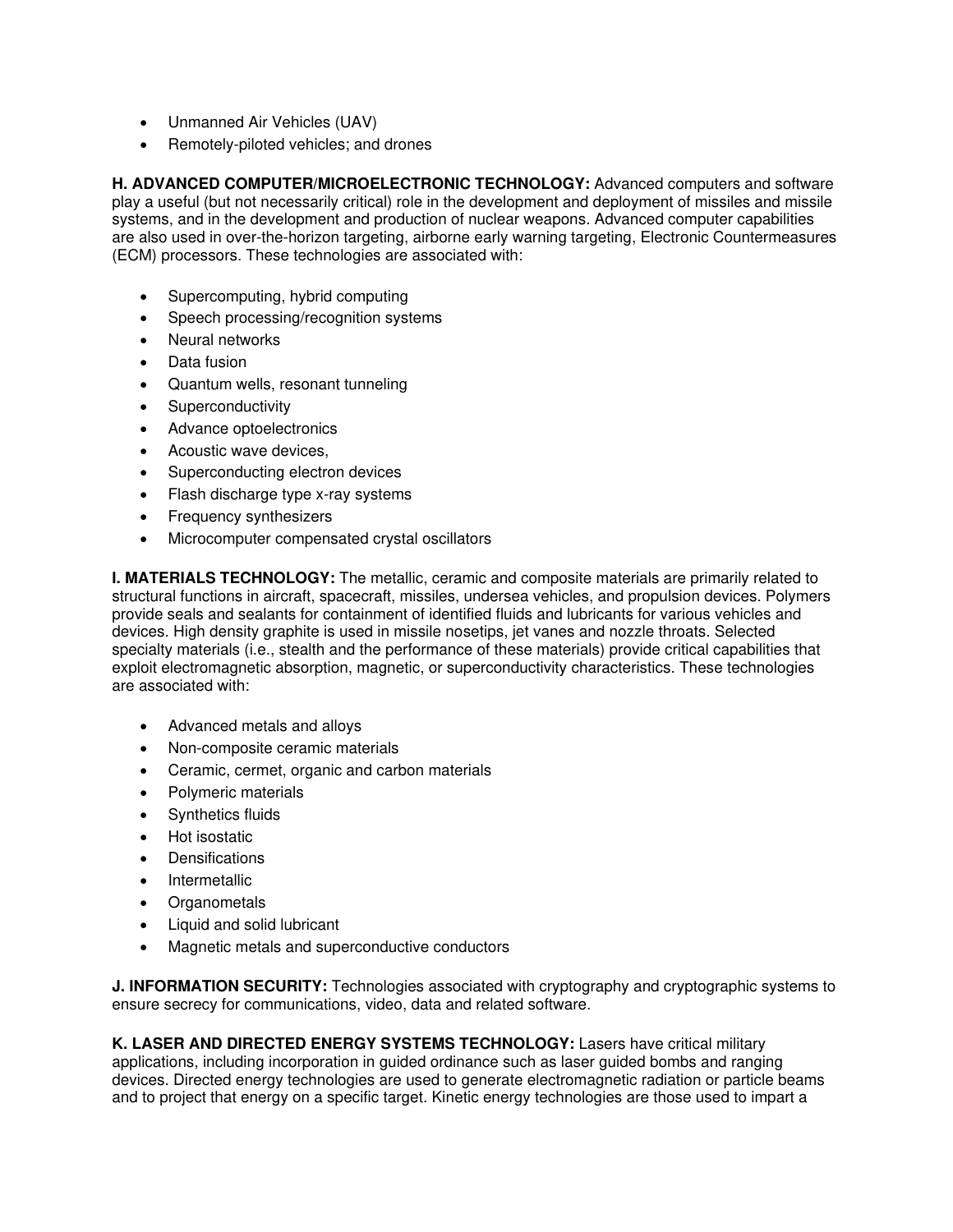high velocity to a mass and direct it to a target. Directed energy and kinetic energy technologies have potential utility in countering missiles and other applications. Look for technologies associated with:

- Atomic Vapor Laser Isotope Separation (AVLIS)
- Molecular Laser Isotope Separation (MLIS)
- High Energy Lasers (HEL) (i.e., laser welders)
- Low Energy Lasers (LEL)
- Semiconductor lasers
- Free electron lasers
- Directed Energy (DE) systems
- Kinetic Energy (KE) systems
- Particle beam, beam rider, electromagnetic guns, Optoelectronics/electro-oPtics (Europe)
- Optical tracking (i.e., target designators)
- High energy density
- High-speed pulse generation, pulsed power
- Hypersonic and/or hypervelocity
- Magnetohydrodynamics

**L. SENSORS AND SENSOR TECHNOLOGY:** Sensors provide real-time information and data, and could provide a significant military advantage in a conflict. Marine acoustics is critical in anti-submarine warfare; gravity meters are essential for missile launch calibration. Look for technologies associated with:

- Marine acoustics
- Optical sensors
- Night vision devices, image intensification devices
- Gravity meters
- High speed photographic equipment
- Magnetometers

**M. MARINE TECHNOLOGY:** Marine technologies are often associated with submarines and other deep submersible vessels; propulsion systems designed for undersea use and navigation and quieting systems are associated with reducing detectability and enhancing operations survivability. Look for technologies connected with:

- Submarines and submersibles
- Undersea robots
- Marine propulsion systems
- Signature recognition
- Acoustic and non-acoustic detection
- Acoustic, wake, radar and magnetic signature reduction
- Magnetohydrodynamics
- Stirling engines and other air independent propulsion systems

**N. ROBOTICS:** Technologies associated with:

- Artificial intelligence
- Automation
- Computer-controlled machine tools
- Pattern recognition technologies.